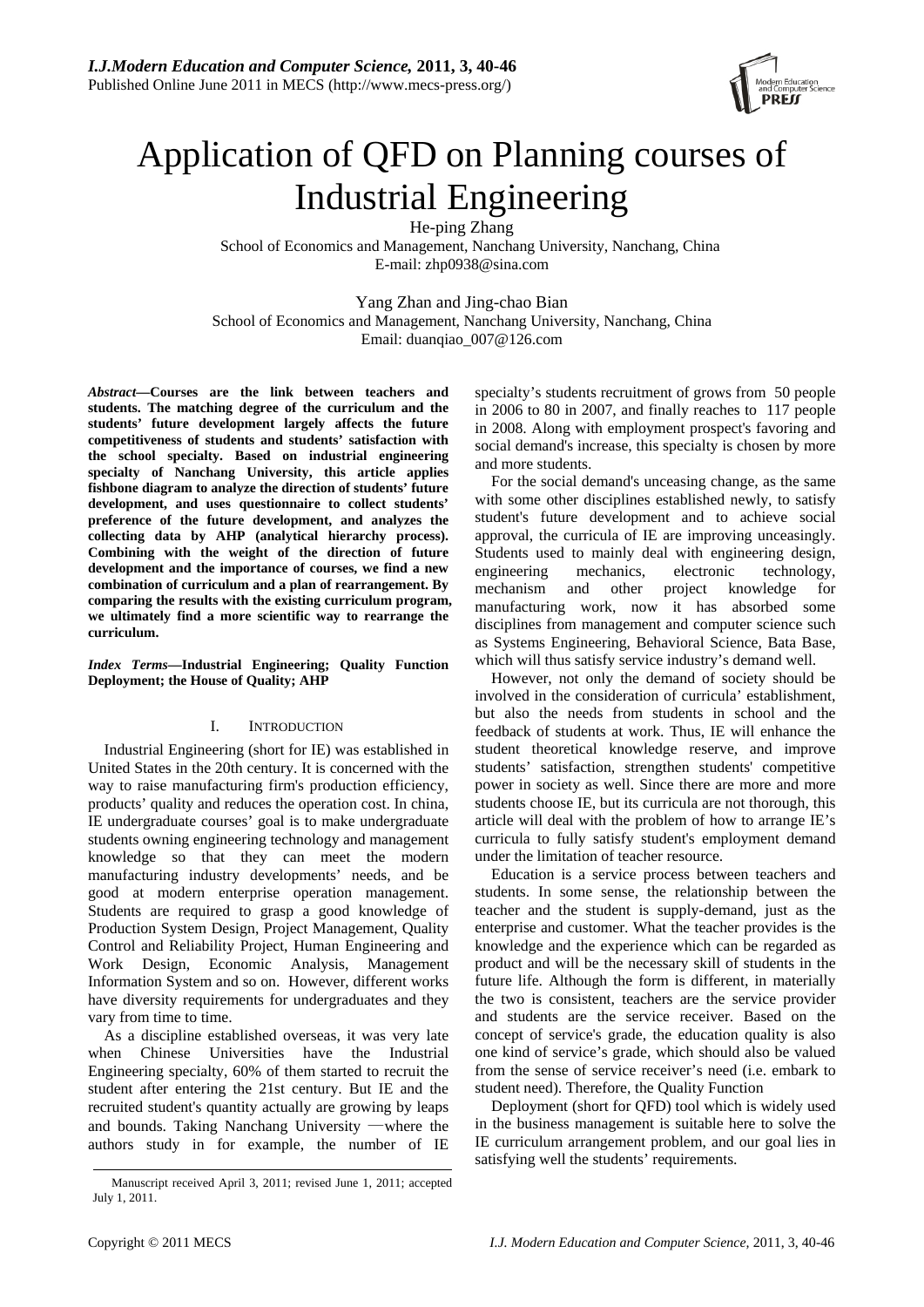#### II. LITERATURE REVIEW

Curricula research has been done for a period of time, and a lot of domestic scholars have discussed on it. After researching on the previous literatures, we found that:

Xu Hongyi, Ouyang Mingde discussed the standards which can be used in assessment of the existing curriculum in "The Research of System of Industrial Engineering Curriculum", but their analysis are qualitative description and the arrangement is not accurate.

In "A Comparison Research on IE Undergraduates' Specialized Course Plan in Domestic and Foreign University", Gia Guozhu has carried on the comparison of domestic curriculum related to industrial engineering to foreign universities, has conclude each school's superiorities and inferiorities. We can attain the development direction of domestic curricula from it.

Ma Jinshan, in the "The Optimization of System of Industrial Engineering Curricula" analyzed the current situation and the future development direction of Industrial Engineering, pointed out that technology and theory are equally important to students' ability training, and gave relevant proposals of the teaching matters needing attention and guidance to graduation thesis. However, his research is also qualitative.

Xiong Wei, Gong Yu in "Teaching Design of University Courses based on QFD" analyzed the university curriculum, and developed the teaching quality function deployment model (TQFDM) with its own unique characteristics, which set a initial example for the later researchers. Whereas they merely concerned on the needs of students when they are in school, the situation when they face the employment is not included.

Ding Zhigao in his "Raised System Research of Undergraduate student in Pedagogical Colleges and Universities based on the QFD under New Class Standard" has conducted the analytical study of the pedagogical curricula, but this article's demand analysis involved was student's comprehensive quality development, simultaneously has not embraced students' future demand when they leave school. And in Song Lili, Zhao Suhua's "The Satisfaction Research for University Special Course Establishment based on QFD", there is a same flaw.

Song Lili, Dou Chunyi in "The Application of QFD in the Assessment of the Curriculum in University" applied QFD to research the existing curricula and conduct accurate evaluation about the importance of existing curricula to the students' ability training. But in their appraisal they had not considered the degree that these conforms to student's demand, therefore has weakened the conclusion's usability to a certain extent.

These articles had their own methods to deal with the curricula, but they had not given the concrete quantitative method to provide the reference for the curricula establishment, which only made a qualitative analysis. Based on the previous researches, we found a new way to rearrange specialty curricula. This article took Industrial Engineering specialty of Nanchang University for example to introduce the method of rearranging curricula with QFD.

### III. RSEARCH METHODOLOGY

# *A. Quality Function Deployment Technique and House of Quality (Quality House)*

Quality function deployment (QFD) is a "method to transform user demands into design quality, to deploy the functions forming quality, and to deploy methods for achieving the design quality into subsystems and component parts, and ultimately to specific elements of the manufacturing process." as described by Dr. Yoji Akao, who originally developed QFD in Japan in 1966,

QFD helps transform customer needs (the voice of the customer) into engineering characteristics (and appropriate test methods) for a product or service, prioritizing each product or service characteristic while simultaneously setting development targets for product or service. However, House of Quality (Quality House) is not QFD, it is a part of the Quality Function Deployment and it utilizes a planning matrix to relate what the customer wants to how a firm (that produces the products) is going to meet those wants, which is more quantitative and visualized by starting the binary matrix chart [1].

By quantitatively analyzing the degree of correlation between product features and customer wants, we find the key engineering features, increase cross functional integration within organizations, making the product design be more specific to reflect customers' desires and tastes, enhance customer satisfaction [2]. A general Quality of House can be seen in figure 1.



Figure 1. A general Quality House

In this paper, because the object of the analysis is the curricula, we make the following adjustments:

In the Quality House showed in Figure 2, the meaning of each sector are illustrated as follows:

*a) Left wall: The directions of the students' future development.* 

Students have different directions for the future. Generally, these requirements can be divided into some common kinds, which can reflect the most students' preferences for the future. Based on the questionnaires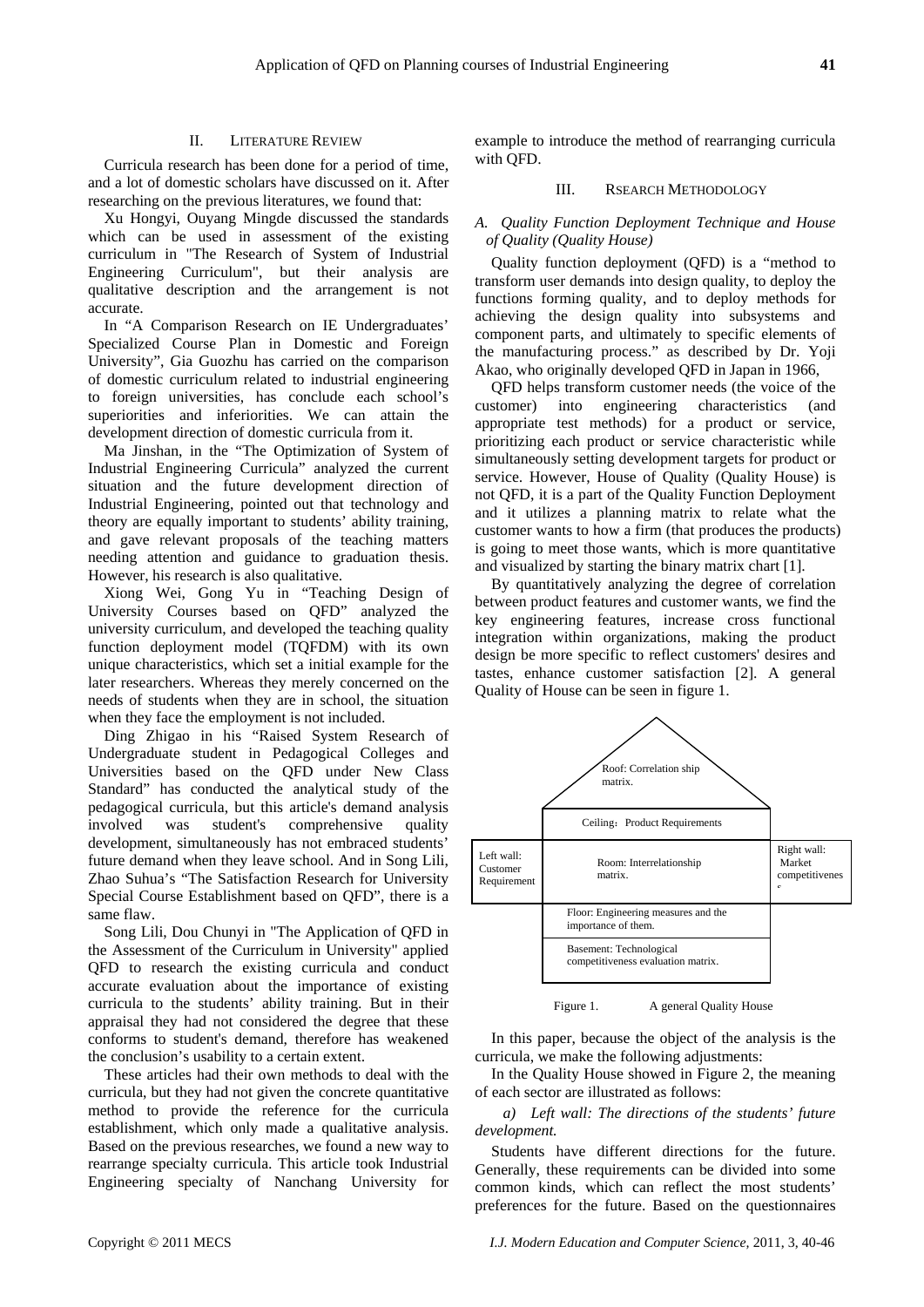and brainstorm, we can use the fishbone diagram to analyze and classify, then choose the most typical cases.

First, investigate some graduates and teachers to searches the common jobs or directions for the graduates of one specialty, and then list them to inquire all of the undergraduates. Every respondent is required to choose a score for a certain direction or job, 5-1 marks represents different degree of desire, 5 marks means a lot, 4 marks means much, 3 marks represent some, and 2 marks means a little, and 1 means little. At last, list the mean score of every direction in descending order and the fronts of it are chosen. Furthermore, we can get the weight of each curriculum from the scoring based on AHP.



Figure 2. A House of Quality for curriculum arrangement

Note:  $D_i$  are the directions of the students' future development.  $W_i$  are the importance of students' future directions,  $C_j$  are the corresponding curricula,  $a_{ij}$  are the interrelationship between  $D_i$  and  $C_i$ 

#### *b) Ceiling: Curriculums.*

When disposes the IE curricula, we should pay attention to satisfy the following three conditions: first, to be adapt to the future's job, students can attain the necessary knowledge form the IE disposed curricula; second, every curriculum is available, namely, such curriculum has been taught in some school previously and there are qualified teachers in the school to teach.; third, the required corresponding equipments a one curriculum are available.

*c) Room: Relationship matrix between curriculum and requirements.* 

It is a  $i \times j$  matrix, where  $i$  is the number of directions of the students' future development, and *j* is the number of curricula.  $R_{ij}$  is the value which describes the relativity degree between i direction and *j* curriculum.

We obtain the  $R_{ij}$  by investigating and visiting IE's graduates and teachers. They are a mean value from 0 to 100. The larger the value is, the more relativity, which is similar to the students' direction importance.

# *d) Roof: The correlation matrix of different curriculums*

In the real implementation process, we must consider the correlation between curricula, such as the curriculum study period, the curriculum program and the teaching request, and stipulated that the contents introduced of each present curriculum, and the extent of introduction; the connection between different curricula plays a significant role in maintaining the whole curricula system a containing technical and the management one, for instance, in one of the Operations Research chapters the inventory theory will be introduced specially, but the Operation Management also have a chapter to explain the inventory control. Hence, the roof to express how does the course time and course content link.

# *e) Right wall: Competitive assessment*

In common use, the right wall sector is competitiveness assessment which is applied to determine the weight of each  $D_i$  by comparing different schools' curricula configuration and the different future directions of students. The step is accomplished in the left wall sector as we didn't collected enough data of other similar schools. But with the brainstorm and investigations, the weight can also be obtained and effective, which can be a new idea in the House of Quality. Hence, we will not discuss this sector in the following sections.

*f) Part of the basement: a output matrix the results of comparison* 

The basement of output matrix is the results of comparison between the teaching effectiveness before improving and the teaching effectiveness after improving, it need a long time to collected the relevant data after improvement program implementation. Due to the time limitation, house of quality was reduced in this article, which means to cancel the basement of output matrix. Though omit the right wall and part of the basement, it does not affect the final data analysis and final effectiveness of the program, they just play a supporting role in the whole house.

Above all, the established Quality House in QFD is used to transform accurately as far as possible students demand can satisfied through the teaching or the practice. The mission of curricula arrangement primarily is transforming the students' future demand into the teaching process. And based on the appraisal of students, we know which curriculum should be added and which curriculum should be dismissed or even pay a more important role.

# *B. AHP*

Professor T.L. Saaty, at the University of Pittsburgh, put forward AHP (analytical hierarchy process) in 1973 [3]. AHP is a combination of qualitative analysis and quantitative analysis which is used to analyze the multiobjective and also is a multi-criteria powerful tool for large complex system [4]. Since the theory has been widely used in practical applications, it will not be introduced in this paper.

#### *C. Fishbone diagram*

Fishbone diagram are diagrams that show the causes of a certain event -- created by Kaoru Ishikawa (1990). Common uses of the fishbone diagram are product design and quality defect prevention, to identify potential factors causing an overall effect. Each cause or reason for imperfection is a source of variation. Causes are usually grouped into major categories to identify these sources of variation.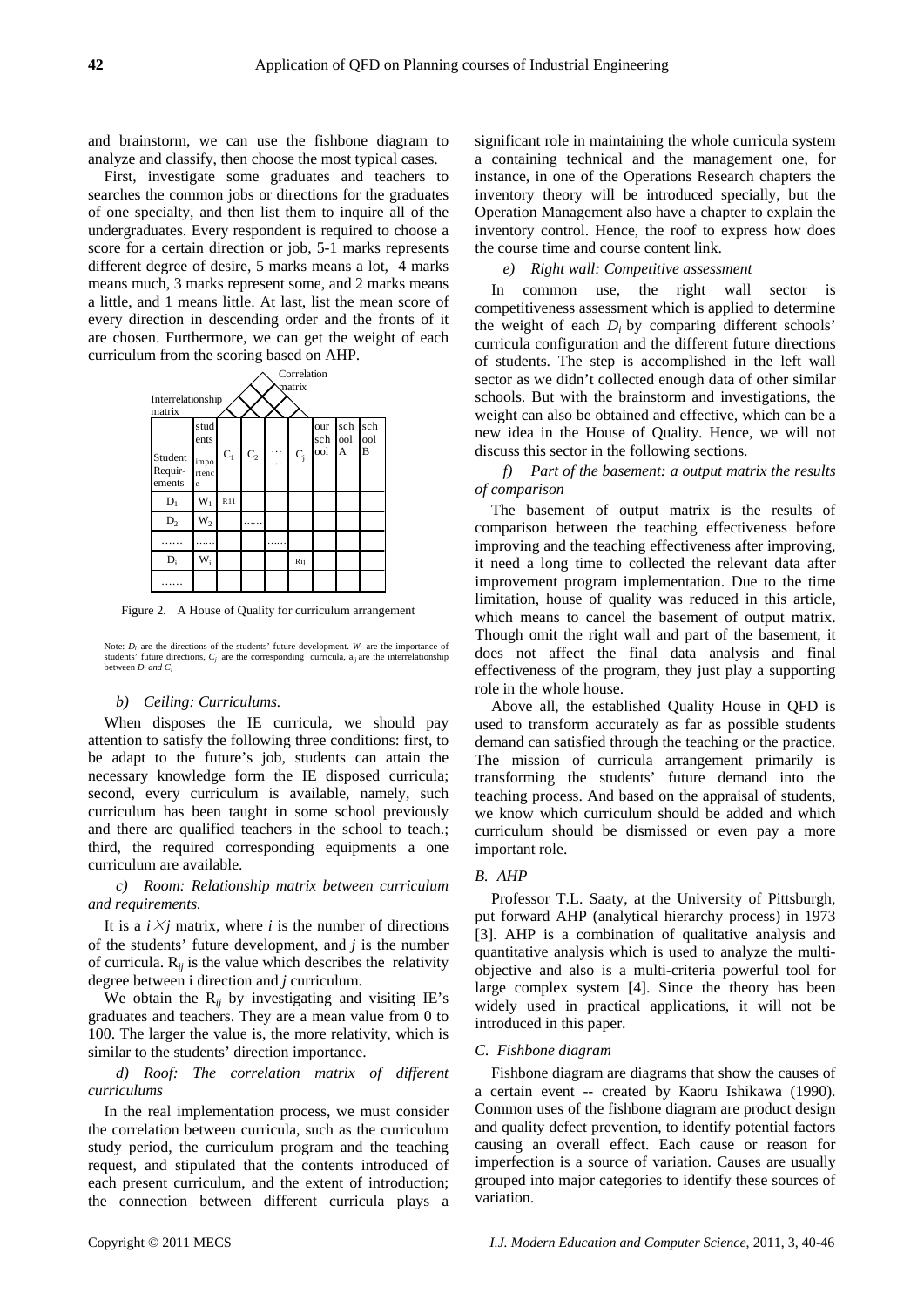The most common method in finding the causes is brainstorm, it is a through group activity, gathering ideas from various angles wisdom, to identify problems all reasons or components of the meeting method

In this paper we use it in the investigation to find the most popular future direction preferences.

# IV. MODEL DESCRIPTION

#### *A. The current Curriculum configuration*

The course system of the profession in Nanchang University is mainly made of three modules: the core curriculum, the discipline core course and the guiding elective course. Having did some actual survey and inquiring instructor, we composite the contents in class, the role that the related subjects play in the Industrial Engineering, the reasonable degree of the course arrangement. Since the setting of the discipline core course and the guiding elective course is restricted by credit and class hour, and some curricula are not related to the Economy and Management College. It needs many colleges to coordinate once we need to adjust, such as the Fundamental of Machine Making. In addition, this passage only analyses the requirement of graduates, not the requirements of the abilities needed in the university. So we don't analyze the core curriculum, we put the key point on the guiding elective course, which play an important role in selecting the student's own major and employment company. We also make complement and improvement on the shortcomings.

There are several guiding elective courses currently in IE specialty of Nanchang University, which are Engineering Economics, Production and Operations Management, Cost Analysis, Strategic Enterprise Management, Computer Graphics, Financial Management, Quality Management and so on. We may add more diversity courses to meet students' requirements or change some, this is determined by investigation.

#### *B. Students' requirements and their importance*

#### *a) Students' requirements*

First, focusing on students of industrial engineering, the students raised the possible directions of future development by using brainstorm. At the same time, we survey the graduated students to collect the corporate department and the research direction of industrial engineering graduate. Then we classified the data by the fishbone diagram, as show in Figure 3.

From figure 3, we found that the future development of the students can be divided into  $(D_i, i=1,2\cdots 9)$ : Quality Management and Control(QMC); Supply Chain Management(SCM); Management Information Systems(MIS); Industrial Engineering(IE); Human Factors Engineering(HFE); Work Study(WS); Production Planning Department(PPD); Cost Analysis Department(CAD); Logistics Control Department(LCD).

When determine the weight of the students' future direction, they will be filled with rows and columns to form  $9 \times 9$  square in the questionnaire.



Figure 3. The fishbone diagram of students' future directions of development

Referring to the current curricula and other schools' practice, especially the investigation of the graduates, students can receive the corresponding knowledge from the following curricula for their future's development:

*C1* Engineering Economics, *C2* Production and Operations Management, *C3* Cost Analysis, *C4* Strategic Enterprise Management, C<sub>5</sub> Computer Graphics, C<sub>6</sub> Financial Management, *C7* Quality Management, *C8* Supply Chain and Logistics Management, *C9* is Computer Simulation Software,  $C_{10}$  Senior Office Software Application, *C11* Interpersonal and Communication Skill.

They are all involved in the ceiling sector.

*b) The importance of the students' requirement(Wi)* 

The judgment matrix is made a relatively improvement, because it changed the relative importance of the assignment which used to take only two values 0 and 1[5]. And now we determine the direction's different importance based on the AHP method.

First, evaluation will be arranged in an M×N square as follows:

$$
A = \begin{pmatrix} a_{11} & \cdots & a_{1n} \\ \vdots & \ddots & \vdots \\ a_{m1} & \cdots & a_{mn} \end{pmatrix}
$$

In which, a comparison matrix representatives,  $a_{ij}$ behalf of i-line students' future direction relative to the direction of the column j relative importance. The rows and columns of matrix are arranged in the same order, namely: Quality Management and Control(QMC), Supply Chain Management(SCM), Management Information Systems(MIS), Industrial Engineering(IE), Human Factors engineering(HFE), Work Study(WS), Production Planning Department(PPD), Cost Analysis Department(CAD), Logistics Control Department(LCD). Therefore, the matrix is a  $9\times9$  square, with the following properties:

$$
a_{ij} = 1; a_{ij} = a_{ji}; a_{ij} = \frac{a_{ik}}{a_{jk}}, (i, j, k = 1, 2, 3, \cdots n)
$$

With comparison between two indicators to determine the size of the matrix element values: extremely important, strong important, obviously important,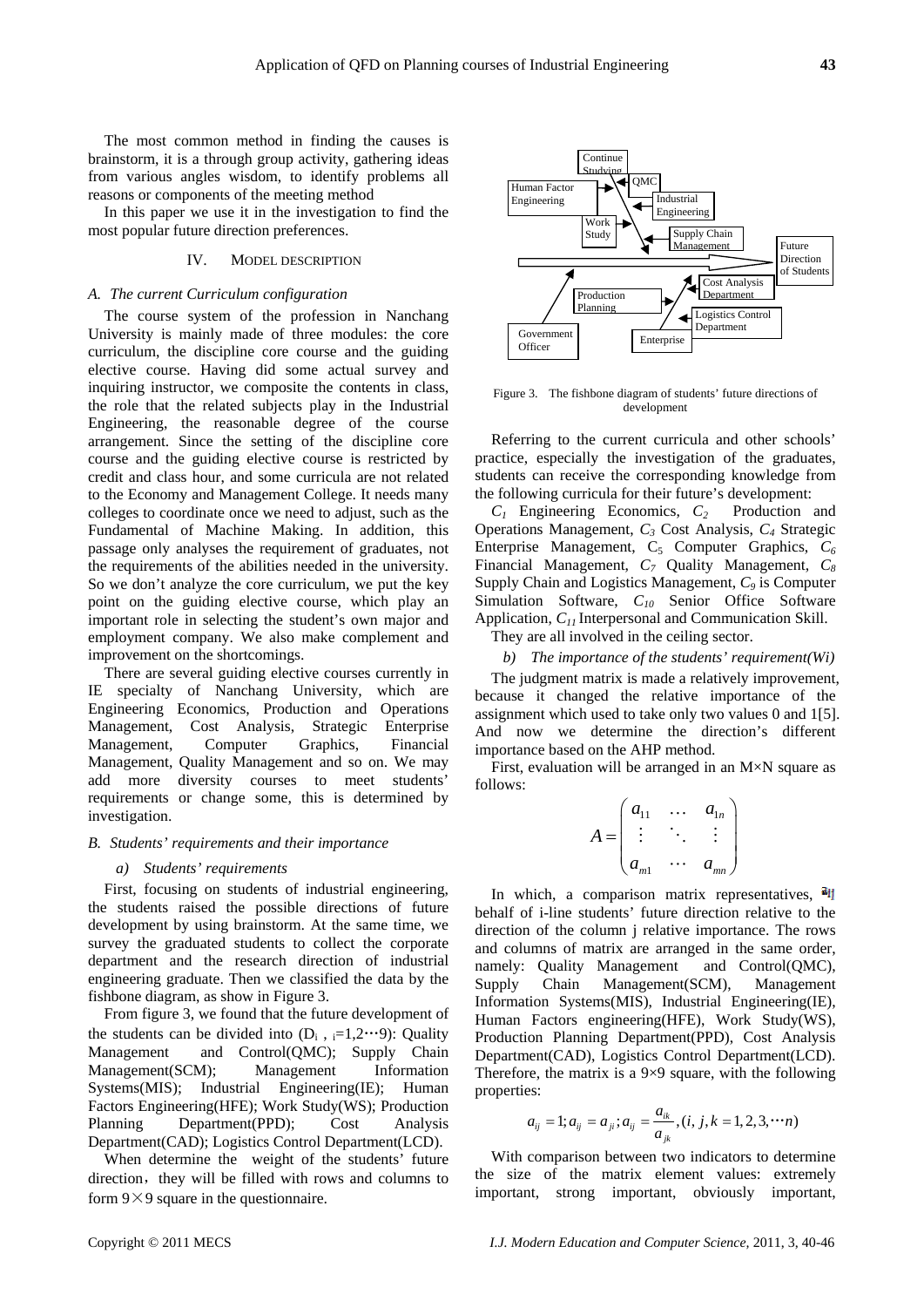somewhat important, equally important, namely to give 1, 3, 5, 7, 9; otherwise give 1, 1 / 3, 1 / 5, 1 / 7 and 1 / 9;

The second step, after the survey of industrial engineering students in School of Economics and Management of Nanchang University, preliminary data can be obtained by using the weighted average method to process it. Then we can draw the following comparison matrix ··

|             |  |  | $(1.00 \t2.45 \t3.50 \t1.21 \t1.31 \t1.95 \t1.83 \t2.03 \t1.71)$                                 |  |  |
|-------------|--|--|--------------------------------------------------------------------------------------------------|--|--|
|             |  |  | 0.41 1.00 2.84 1.44 1.34 1.70 2.56 2.54 3.40                                                     |  |  |
|             |  |  | 0.29 0.35 1.00 1.07 1.36 1.03 2.01 2.23 1.83                                                     |  |  |
|             |  |  | $0.83\quad 0.69\quad 0.93\quad 1.00\quad 2.82\quad 3.83\quad 4.22\quad 3.76\quad 4.67$           |  |  |
|             |  |  | $A = \begin{bmatrix} 0.76 & 0.75 & 0.74 & 0.35 & 1.00 & 1.86 & 2.22 & 2.21 & 3.20 \end{bmatrix}$ |  |  |
|             |  |  | 0.51 0.59 0.97 0.30 0.54 1.00 2.71 2.42 2.74                                                     |  |  |
|             |  |  | $0.55$ $0.39$ $0.50$ $0.24$ $0.45$ $0.37$ $1.00$ $1.70$ $2.33$                                   |  |  |
|             |  |  | $0.49 \quad 0.39 \quad 0.45 \quad 0.27 \quad 0.45 \quad 0.41 \quad 0.59 \quad 1.00 \quad 2.72$   |  |  |
| $0.58$ 0.30 |  |  | $0.55$ 0.21 0.31 0.36 0.43 0.37 1.00                                                             |  |  |

The third step is to find elements of the geometric mean of each row, that is:

TABLE I. GEOMETRIC MEAN THE RESULTS

| $\begin{array}{ c c c c c c c c c c c } \hline 1.77 & 1.64 & 1.03 & 1.96 & 1.18 & 0.98 & 0.64 & 0.58 & 0.4 \ \hline \end{array}$ |  |  |  |  |
|----------------------------------------------------------------------------------------------------------------------------------|--|--|--|--|

Then we get vector $\overline{w}$ :

 $\overline{w} = w_i = (1.77 \quad 1.64 \quad 1.03 \quad 1.96 \quad 1.18 \quad 0.98 \quad 0.64 \quad 0.58 \quad 0.41)^T$ The fourth step, the resulting data is normalized by

$$
w_i = \frac{w_i}{\sum_{i=1}^{n} w_i}, (i = 1, 2, 3, \cdots n)
$$

we get:

| TABLE II. | NORMALIZATION OF DATA PROCESSING RESULTS |
|-----------|------------------------------------------|
|-----------|------------------------------------------|

| $W_1$ |  |  |  |                                                                         |  |
|-------|--|--|--|-------------------------------------------------------------------------|--|
|       |  |  |  | $0.175$   0.163   0.102   0.194   0.117   0.097   0.063   0.057   0.032 |  |
| $-$   |  |  |  |                                                                         |  |

The percentage diagram of all future direction of development of students is in figure 4.



Figure 4. Schematic diagram of the percentage of the future direction of development of students

Then obtain the final importance of the future direction of development of students, the vector *Wi*:

The fifth step, solving the matrix *AW* and *NW*, in preparation of the judgment matrix, that is:  $W = (0.175 \quad 0.163 \quad 0.102 \quad 0.194 \quad 0.117 \quad 0.097 \quad 0.063 \quad 0.057 \quad 0.032)^T$ 

|      |  |  |  |  | $(1.00 \t2.45 \t3.50 \t1.21 \t1.31 \t1.95 \t1.83 \t2.03 \t1.71)(0.175)$ $(1.794)$                      |                 |
|------|--|--|--|--|--------------------------------------------------------------------------------------------------------|-----------------|
|      |  |  |  |  | 0.41 1.00 2.84 1.44 1.34 1.70 2.56 2.54 3.40 $\parallel$ 0.163   1.540                                 |                 |
|      |  |  |  |  | $0.29$ $0.35$ $1.00$ $1.07$ $1.36$ $1.03$ $2.01$ $2.23$ $1.83$ $0.102$   $1.989$                       |                 |
|      |  |  |  |  | $0.83$ $0.69$ $0.93$ $1.00$ $2.82$ $3.83$ $4.22$ $3.76$ $4.67$ $0.194$ $1.878$                         |                 |
|      |  |  |  |  | $AW =   0.76 \t0.75 \t0.74 \t0.35 \t1.00 \t1.86 \t2.22 \t2.21 \t3.20    0.117    =   1.064$            |                 |
|      |  |  |  |  | $0.51$ $0.59$ $0.97$ $0.30$ $0.54$ $1.00$ $2.71$ $2.42$ $2.74$ $\parallel$ $0.097$ $\parallel$         | $ 0.899\rangle$ |
|      |  |  |  |  | $0.55$ $0.39$ $0.50$ $0.24$ $0.45$ $0.37$ $1.00$ $1.70$ $2.33 \parallel 0.063 \parallel 0.580$         |                 |
|      |  |  |  |  | $0.49$ $0.39$ $0.45$ $0.27$ $0.45$ $0.41$ $0.59$ $1.00$ $2.72$ $\parallel$ $0.057$ $\parallel$ $0.521$ |                 |
| 0.58 |  |  |  |  | $0.30 \quad 0.55 \quad 0.21 \quad 0.31 \quad 0.36 \quad 0.43 \quad 0.37 \quad 1.00 \mid 0.032 \mid$    | (0.399)         |
|      |  |  |  |  |                                                                                                        |                 |

 $NW = (1.575 \quad 1.467 \quad 1.080 \quad 1.746 \quad 1.053 \quad 0.873 \quad 0.567 \quad 0.513 \quad 0.288)^T$ According to the formula

$$
\lambda_{\max} = \sum_{i=1}^n \frac{A W_i}{N W_i},
$$

we can find the maximum characteristic root :

$$
\lambda_{\max} = 10.5
$$

According to the formula,  $\sigma = \frac{\lambda_{\text{max}} - n}{n}$  derived *CI*, which is:  $CI = \frac{\lambda_{\text{max}} - n}{n - 1}$ 

 $CI = 0.196$ .

According to the formula, and when  $n = 9$ , then the  $RI = 1.45$ , obtained *CR*, namely:

$$
CR = \frac{CI}{RI} = \frac{0.196}{1.45} = 0.135
$$

# *C. Interrelationship Matrix*

The student development directions are the data in row and the related special courses name are treated as the line data, to each curriculum carries on grading the correlation ship with each development direction's correspondingly. If the score is higher, it applies that the degree of correlation is higher. The investigation objects are the Nanchang University industrial engineering graduates and the former years' graduates, we adopted the spot the questionnaire survey to the graduating student, and the network questionnaire investigation to the former years graduates. Participates in the investigation have already completed the related curricula's study, and had a detailed knowledge of the curricula's content, so the data's validity was ensured.

The mean results are show in Table III:

TABLE III. THE MEAN SORES OF R.

|                |                |                | <b>Existing Courses</b> |       |       | Supplementary<br>Courses |       |       |                |          |          |
|----------------|----------------|----------------|-------------------------|-------|-------|--------------------------|-------|-------|----------------|----------|----------|
| IR             | C <sub>1</sub> | C <sub>2</sub> | $C_3$                   | $C_4$ | $C_5$ | $C_6$                    | $C_7$ | $C_8$ | C <sub>9</sub> | $C_{10}$ | $C_{II}$ |
| $D_I$          | 27             | 69             | 44                      | 28    | 12    | 13                       | 94    | 87    | 79             | 56       | 31       |
| D <sub>2</sub> | 36             | 74             | 55                      | 35    | 43    | 26                       | 64    | 90    | 34             | 42       | 24       |
| $D_3$          | 28             | 47             | 22                      | 22    | 12    | 52                       | 37    | 79    | 33             | 23       | 36       |
| $D_4$          | 86             | 56             | 67                      | 15    | 56    | 48                       | 86    | 77    | 90             | 46       | 43       |
| $D_5$          | 35             | 44             | 46                      | 10    | 86    | 30                       | 57    | 24    | 88             | 14       | 37       |
| $D_6$          | 23             | 40             | 33                      | 12    | 34    | 13                       | 32    | 20    | 78             | 23       | 58       |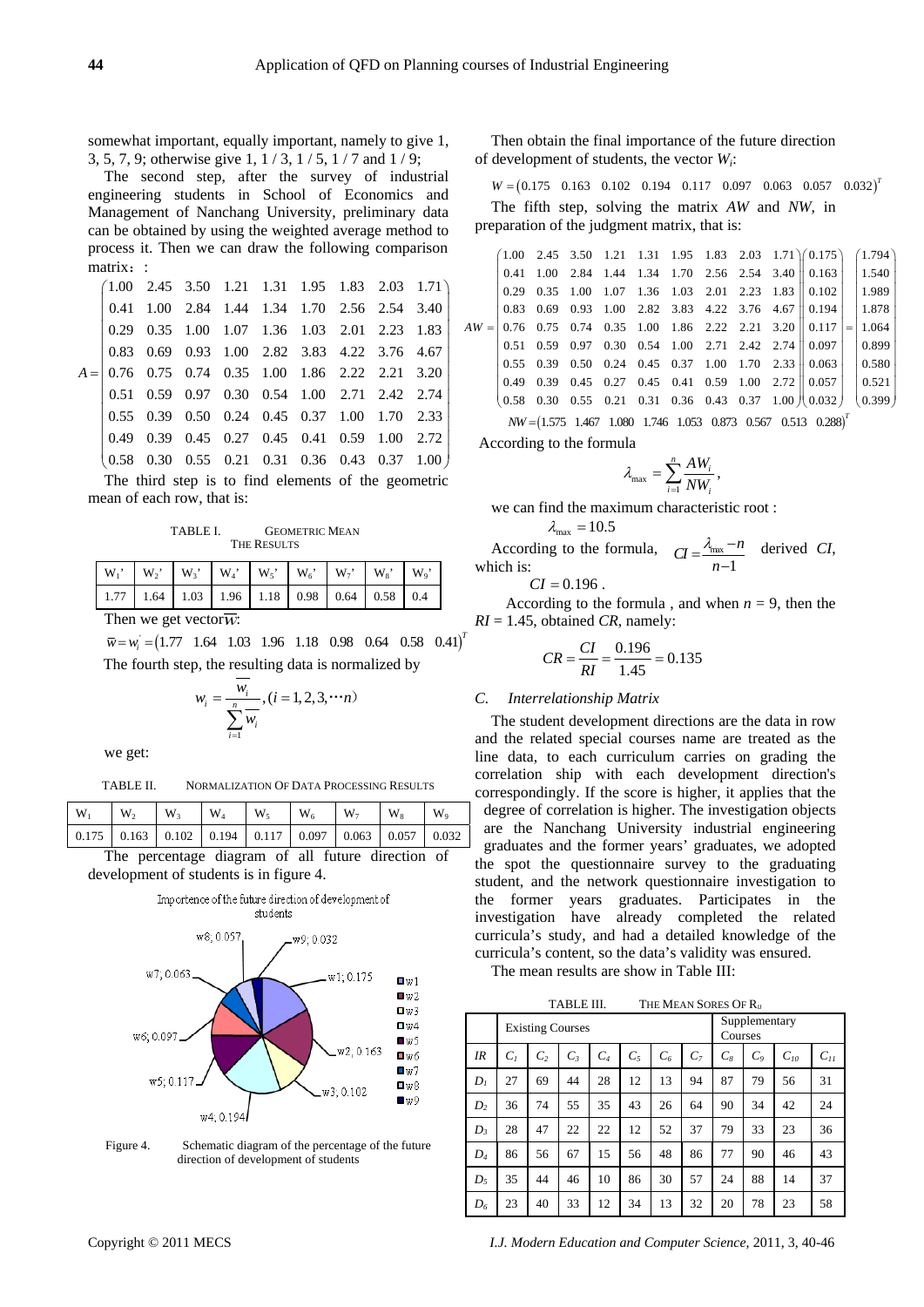| IR             |    | <b>Existing Courses</b> |    | Supplementary<br>Courses |    |    |    |    |    |    |    |
|----------------|----|-------------------------|----|--------------------------|----|----|----|----|----|----|----|
| D <sub>7</sub> | 33 | 89                      | 67 | 22                       | 33 | 58 | 43 | 79 |    |    |    |
| $D_8$          | 59 | 91                      | 88 | 21                       | 28 | 62 | 79 | 31 | 40 | 85 | 86 |
| $D_9$          | 40 | 94                      | 75 | 19                       | 67 | 41 | 42 | 88 | 89 | 88 | 93 |

#### V. REARRANGEMENT PROCESSING

Based on the above preparation, we can obtain the processing of data of house of quality. According to the previous house of quality presentation on the definition of variables, and combine with the previous fishbone diagram analysis, questionnaire and AHP determined by the weight of the students' future direction as the left wall, we find the house of quality in the following table IV.

|             |                                                    |                |                |       | <b>Existing Courses</b> |       |       |                |       |                | <b>Supplementary Courses</b> |          |
|-------------|----------------------------------------------------|----------------|----------------|-------|-------------------------|-------|-------|----------------|-------|----------------|------------------------------|----------|
| IR          | $W_i$                                              | C <sub>1</sub> | C <sub>2</sub> | $C_3$ | $C_4$                   | $C_5$ | $C_6$ | C <sub>7</sub> | $C_8$ | C <sub>o</sub> | $C_{10}$                     | $C_{II}$ |
| $D_l$       | 0.175                                              | 27             | 69             | 44    | 28                      | 12    | 13    | 94             | 87    | 79             | 56                           | 31       |
| $D_2$       | 0.163                                              | 36             | 74             | 55    | 35                      | 43    | 26    | 64             | 90    | 34             | 42                           | 24       |
| $D_3$       | 0.102                                              | 28             | 47             | 22    | 22                      | 12    | 52    | 37             | 79    | 33             | 23                           | 36       |
| $D_4$       | 0.194                                              | 86             | 56             | 67    | 15                      | 56    | 48    | 86             | 77    | 90             | 46                           | 43       |
| $D_5$       | 0.117                                              | 35             | 44             | 46    | 10                      | 86    | 30    | 57             | 24    | 88             | 14                           | 37       |
| $D_6$       | 0.097                                              | 23             | 40             | 33    | 12                      | 34    | 13    | 32             | 20    | 78             | 23                           | 58       |
| $D_7$       | 0.063                                              | 33             | 89             | 67    | 22                      | 33    | 37    | 66             | 58    | 43             | 79                           | 77       |
| $D_8$       | 0.057                                              | 59             | 91             | 88    | 21                      | 28    | 62    | 79             | 31    | 40             | 85                           | 86       |
| $D_{\rm o}$ | 0.032                                              | 40             | 94             | 75    | 19                      | 67    | 41    | 42             | 88    | 89             | 88                           | 93       |
|             | 43.2<br>33.1<br>AI<br>62.6<br>52.1<br>21.3<br>40.4 |                | 67.1           | 65.9  | 65.9                    | 44.4  | 44.0  |                |       |                |                              |          |

TABLE IV. THE QUALITY HOUSE DATA PROCESSING TABLE

The Absolute Importance between the symbols and the future direction of students on the table are as in table V.

TABLE V. SYMBOLS AND THE FUTURE DIRECTION OF STUDENTS DATA MAPPING TABLE

|    | $C_x$ 1                                           |  |  |  |  |  |  |  |  |  |  |  |  |
|----|---------------------------------------------------|--|--|--|--|--|--|--|--|--|--|--|--|
| AI |                                                   |  |  |  |  |  |  |  |  |  |  |  |  |
|    | Eggan the chose toble we can find the vertiple of |  |  |  |  |  |  |  |  |  |  |  |  |

From the above table, we can find the ratings of courses according to the importance:  $C_7$ ,  $C_8$ ,  $C_9$ ,  $C_2$ ,  $C_3$ , *C10, C11, C1, C5, C6, C4.*

Hence, Industrial Engineering specialty of Nanchang University in future construction should the construct the following courses with proper priority, Quality Management and Control, Supply Chain Management, Production and Operations Management, Cost Analysis.

And add the following courses: Computer Simulation Software, Senior Office Software Applications, Interpersonal and Communication Skill.

#### VI. RESULTS AND DISCUSSION

From the rearrangement plan, we found that along with science's and technology's progress, and computer's popularization, the computer auxiliary simulation software's influences on IE already could not be neglected, the reasonable computer processing model will simplify greatly the question step and work load, enables industrial engineer to concentrate on question discovery and analysis aspect.

Although in the current curriculum, we already have Office software, a basic curriculum, but according to the schoolmate's investigation which already graduated, these primary curricula are unable to satisfy in the work

by far the demand, therefore the second course absolutely has obtained the high score in the investigation. The interpersonal exchange and the communication skill have a high expectation, which is beyond our initial anticipation, because this curriculum had the very big capriciousness and the individual difference, at first it was not in the curriculum plan, but along with thorough investigation of the graduation students, it is discovered that not only in advanced studies but also in real work, the effective communication is the foundation for improvements, thus it is reasonable to add the such a course in the curriculum plan .

This article is based on the survey related to Industrial Engineering specialty of Nanchang University, applies brainstorming, fishbone diagram, analytic hierarchy process and Quality of Housing which are important quantitative and qualitative methods of Industrial Engineering. First determines the effective courses among the curriculum and the direction of students' future development, then combines with the ratings of relevant courses collected from the students of industrial engineering in the survey, and processes the data finally, sets up the course content and future direction matrix, we obtain the relative importance of courses, which can be used as reference for the courses selection. This model focuses on the influence of curriculum on the direction of students' future development, highlights the positive role of students in the rearrangement of curriculum, it also conforms to human-oriented principle, the basic principle of industrial engineering.

 In analyzing the data of Quality of Housing, we omit the right wall and part of the basement, which may influence the role of the house of quality to a certain